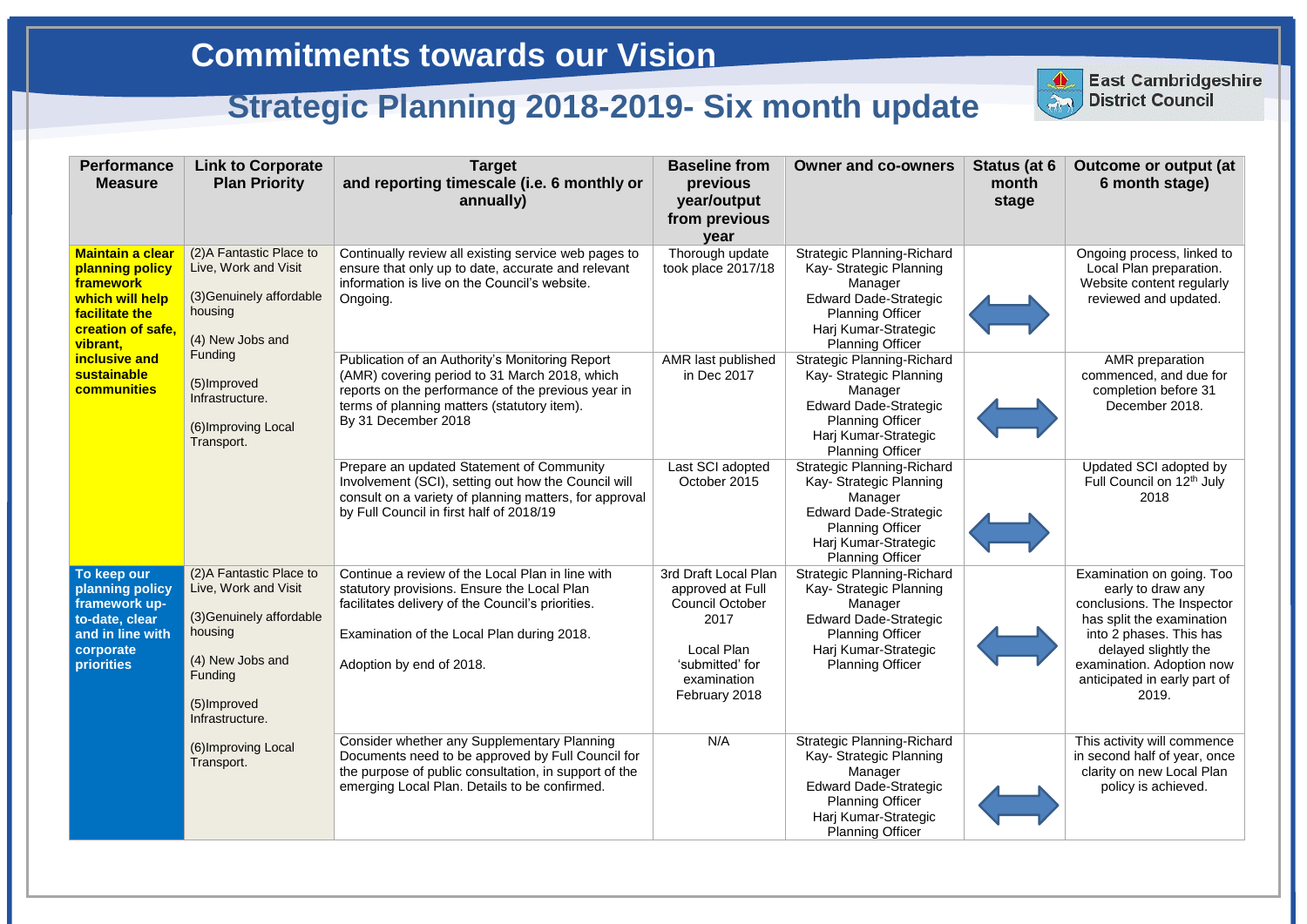| <b>Performance</b><br><b>Measure</b>                                                                                                                          | <b>Link to Corporate</b><br><b>Plan Priority</b>                                                                                                                                                      | <b>Target</b><br>and reporting timescale (i.e. 6 monthly or<br>annually)                                                                                                                                                                                                                                                  | <b>Baseline from</b><br>previous<br>year/output<br>from previous<br>year                                                                                             | <b>Owner and co-owners</b>                                                                                                                                                            | Status (at 6<br>month<br>stage | Outcome or output (at<br>6 month stage)                                                                                                                                                                                                                                                                      |
|---------------------------------------------------------------------------------------------------------------------------------------------------------------|-------------------------------------------------------------------------------------------------------------------------------------------------------------------------------------------------------|---------------------------------------------------------------------------------------------------------------------------------------------------------------------------------------------------------------------------------------------------------------------------------------------------------------------------|----------------------------------------------------------------------------------------------------------------------------------------------------------------------|---------------------------------------------------------------------------------------------------------------------------------------------------------------------------------------|--------------------------------|--------------------------------------------------------------------------------------------------------------------------------------------------------------------------------------------------------------------------------------------------------------------------------------------------------------|
|                                                                                                                                                               |                                                                                                                                                                                                       | Work with those communities wishing to undertake<br>Neighbourhood Planning, ensure ECDC meets its<br>statutory requirements.<br>Timing and demand uncertain, due to lead being<br>Parish Councils.                                                                                                                        | Advice regularly<br>given to<br>communities, and<br>especially parish<br>councils.                                                                                   | <b>Strategic Planning-Richard</b><br>Kay- Strategic Planning<br>Manager<br><b>Edward Dade-Strategic</b><br><b>Planning Officer</b><br>Harj Kumar-Strategic<br><b>Planning Officer</b> |                                | Worked with a number of<br>parish councils (PCs),<br>including progressing<br>Fordham NP to a successful<br>examination, with a<br>referendum due in Nov<br>2018. Sutton and Witchford<br>PC also actively preparing<br>NPs, with ECDC assistance.<br>Other PCs have made a<br>variety of general enquiries. |
| To influence, for<br>the benefit of<br><b>East Cambs, the</b><br>sub-regional<br>strategic<br>planning<br>framework                                           | (2) A Fantastic Place to<br>Live, Work and Visit<br>(3) Genuinely affordable<br>housing<br>(4) New Jobs and<br><b>Funding</b><br>(5) Improved<br>Infrastructure.<br>(6) Improving Local<br>Transport. | Play an active role in sub-regional strategic planning<br>work, including attendance at Cambridgeshire and<br>Peterborough Planning Policy Forum (every 6<br>weeks) and contributing to Combined Authority<br>strategic planning activities.<br>Ongoing.                                                                  | Mostly Ongoing,<br>though the<br><b>Combined Authority</b><br>is a new area with<br>the potential for<br>considerable new<br><b>Strategic Planning</b><br>activities | <b>Strategic Planning-Richard</b><br>Kay- Strategic Planning<br>Manager<br><b>Edward Dade-Strategic</b><br><b>Planning Officer</b><br>Harj Kumar-Strategic<br><b>Planning Officer</b> |                                | Target being met.<br>Ongoing activity.<br><b>Combined Authority</b><br>proposals expected in<br>greater detail in second half<br>of year.                                                                                                                                                                    |
| <b>Maintain high</b><br>quality working<br>relationship<br>with the Service<br><b>Delivery</b><br><b>Champion</b>                                             | (1) Delivering a<br><b>Financially Sound and</b><br><b>Well Managed Council</b>                                                                                                                       | To provide regular updates to the Service Delivery<br>Champion on the work of the Strategic Planning<br>Service and to provide an opportunity to work in<br>partnership on key issues/areas of work.<br>Monthly meetings, and other briefings                                                                             | Monthly                                                                                                                                                              | <b>Strategic Planning-Richard</b><br>Kay- Strategic Planning<br>Manager<br><b>Edward Dade-Strategic</b><br><b>Planning Officer</b><br>Harj Kumar-Strategic<br><b>Planning Officer</b> |                                | Monthly meetings have<br>predominantly taken place,<br>and regular telephone /<br>email updates throughout<br>the Local Plan examination.                                                                                                                                                                    |
| <b>Ensure that the</b><br><b>Council's</b><br><b>Corporate risks</b><br>are managed<br>effectively and<br>mitigations are<br>put in place to<br>reduce impact | (1) Delivering a<br><b>Financially Sound and</b><br><b>Well Managed Council</b>                                                                                                                       | To regularly review higher level corporate risks,<br>including:<br>New legislation, impacting on work in<br>progress<br>New legislation, resulting in a resource<br>pressure to implement<br>Failure or delay of Local Plan, resulting in<br>resource implications, reputational risks, and<br>unplanned for development. | Ongoing                                                                                                                                                              | <b>Strategic Planning-Richard</b><br>Kay- Strategic Planning<br>Manager<br><b>Edward Dade-Strategic</b><br><b>Planning Officer</b><br>Harj Kumar-Strategic<br><b>Planning Officer</b> |                                | On-going matter.<br>New national planning policy<br>(NPPF) issued in July 2018.<br><b>Further amendments</b><br>expected this autumn (post<br>national Budget)                                                                                                                                               |